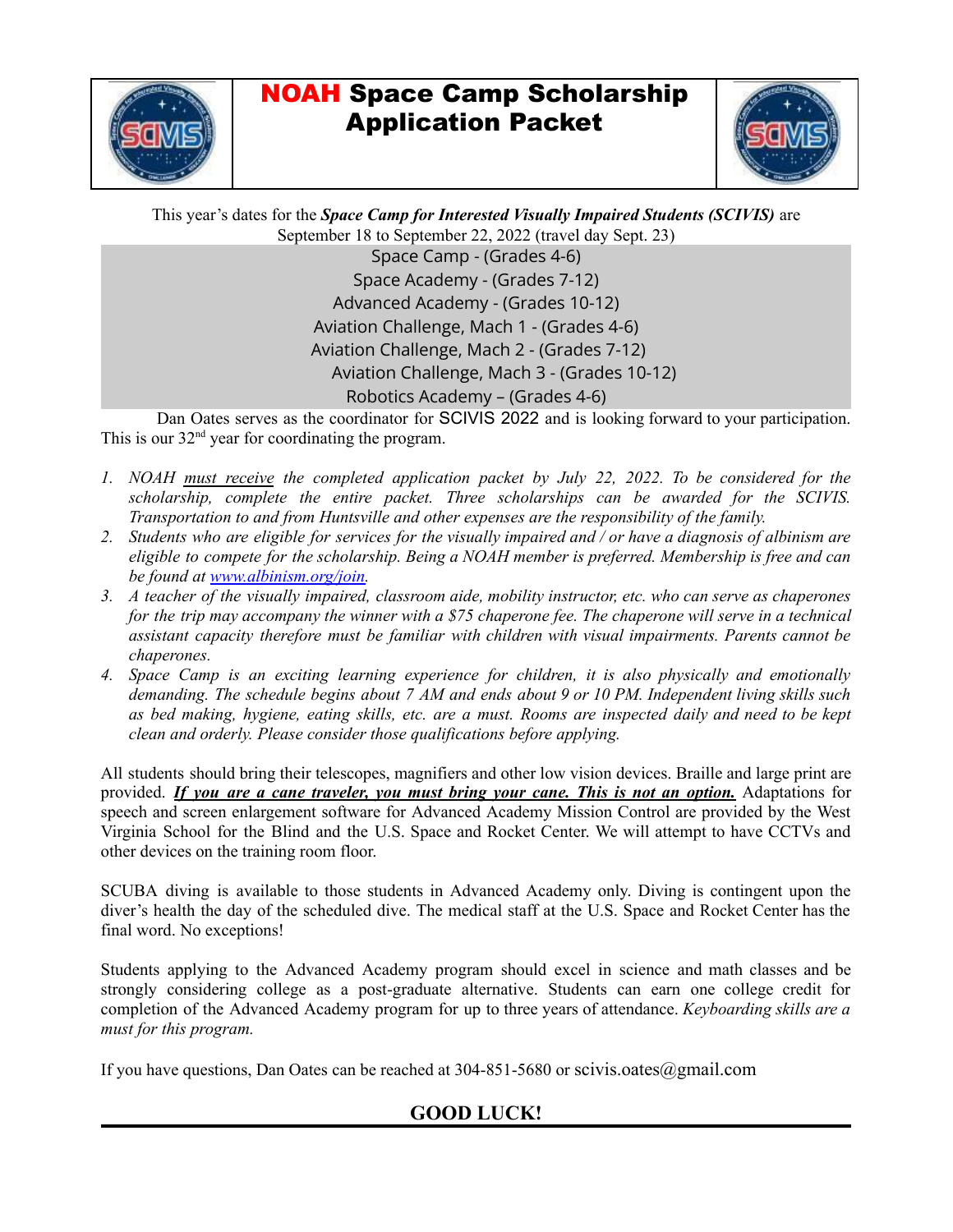### **APPLICATION PROCESS FOR SELECTION TO THE NOAH SCIVIS SCHOLARSHIP**

#### **1. ESSAY 1**

**1A. For students applying to Space Camp (grades 4-6)** Select one of the planets in our solar system. Within your essay discuss the date of the discovery, the astronomer who discovered it and what would happen to you if you lived there. Answers *must* be at least one page written and no longer than two pages or for Braille, at least two pages and no longer than four pages.

**1B.** F**or students applying to Space Academy (grades 7-9) or Robotics (grades 4-6)** Select a prominent figure in the field of aerospace technology or robotics, i.e. astronaut, scientist, engineer and discuss his/her contribution to the Space Program. Also discuss where they are today and list their educational history; degrees, schools attended. Answers *must* be at least one page written and no longer than two pages or for Braille, at least two pages and no longer than four pages.

**1C.** F**or students applying to the Advanced Academy only.** Select one of the crewed space missions, either Russian or American since 1990 and discuss three mission objectives. Also list the crew and discuss if you thought the mission objectives were successfully achieved. Answers *must* be at least one page written and no longer than two pages or for Braille, at least two pages and no longer than four pages.

**1D.** F**or students applying to the Aviation Challenge, MACH 1 (grades 4-6).** Select one jet fighter aircraft and explain why you would like to learn to fly this aircraft. Include a picture of the aircraft, either a photograph or hand-drawn and state where it is best used. Answers *must* be at least one page written and no longer than two pages or for Braille, at least two pages and no longer than four pages.

**1E.** F**or students applying to the Aviation Challenge, MACH 2 (grades 7-12).** Select a prominent figure in the field of aviation, such as a pilot, researcher, pioneer, etc. and discuss his/her contribution. Also discuss where they are today and list their educational history, such as degrees and schools attended. Answers *must* be at least one page written and no longer than two pages or for Braille, at least two pages and no longer than four pages.

**1F.** F**or students applying to the Aviation Challenge, MACH 3 (grades 10-12).** Select one of the wars or conflicts in which aviation played a major role. Describe the aircraft involved and its impact upon the war. Answers *must* be at least one page written and no longer than two pages or for Braille, at least two pages and no longer than four pages.

2. **ESSAY 2** – Please describe your visual condition or why you do not see well. In living with this condition, please explain some of the positive and negative aspects that you encounter during a regular day at home and at school. Answers *must* be at least one page written and no longer than two pages or for Braille, at least two pages and no longer than four pages.

3. **Questionnaire** - The following page contains items to be rated on a scale of 1 to 10. Two forms; one by the teacher and one from the parent or guardian must be completed.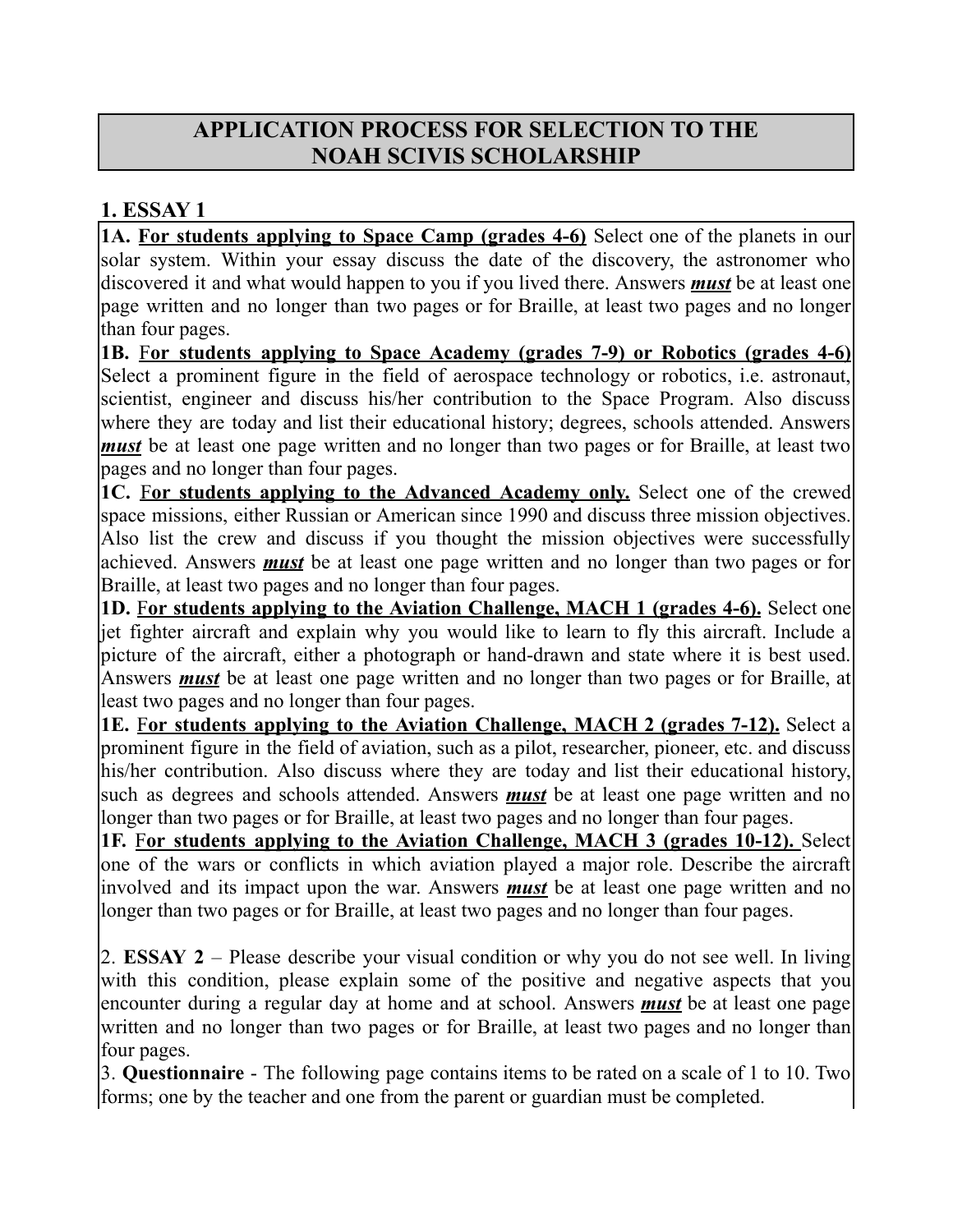The scholarship committee will carefully consider all applications and essays so please adhere to the criteria. Points will be given for each area and selection will be based solely on a point basis.

| <b>NOAH Space Camp</b>      |  |
|-----------------------------|--|
| <b>Questionnaire - 2022</b> |  |



Please copy this form. One form must be filled out by the parent/guardian and another filled out by the child's teacher of the visually impaired. If the child does not have a teacher of the visually impaired, a science or math teacher can be substituted. *TWO FORMS ARE REQUIRED!*

STUDENT NAME:

This form is being filled out by:

TEACHER

*OR*

| PARENT/GUARDIAN: |  |
|------------------|--|
|                  |  |

Name

Name

PLEASE CIRCLE ONE OF THE NUMBERS BELOW FOR EACH ITEM Score  $1 =$ low,  $10 =$ high

|   |                                                      |                |                         |                |                         |                                                                    |   | Completes homework or responsibilities at home in a timely fashion? |    |  |
|---|------------------------------------------------------|----------------|-------------------------|----------------|-------------------------|--------------------------------------------------------------------|---|---------------------------------------------------------------------|----|--|
|   | $\mathbf{2}$                                         | 3 <sup>1</sup> | $\overline{\mathbf{4}}$ | 5 <sup>5</sup> | $\overline{\mathbf{6}}$ | 7 <sup>1</sup>                                                     | 8 | 9                                                                   | 10 |  |
|   | How organized is the student?                        |                |                         |                |                         |                                                                    |   |                                                                     |    |  |
|   | $\mathbf{2}$                                         | 3 <sup>1</sup> | $\overline{\mathbf{4}}$ | 5 <sup>5</sup> | $6\overline{6}$         | 7 8                                                                |   | 9                                                                   | 10 |  |
|   | How well does the student utilize unstructured time? |                |                         |                |                         |                                                                    |   |                                                                     |    |  |
|   | 2                                                    | 3 <sup>1</sup> | 4                       | 5 <sup>5</sup> | 6                       |                                                                    | 8 | 9                                                                   | 10 |  |
|   | How independent is this student?                     |                |                         |                |                         |                                                                    |   |                                                                     |    |  |
| 1 | $\mathbf{2}$                                         | 3 <sup>1</sup> | 4                       | 5 <sup>5</sup> | 6                       | $7\degree$                                                         | 8 | 9                                                                   | 10 |  |
|   |                                                      |                |                         |                |                         | How would you rate this student as a leader with his or her peers? |   |                                                                     |    |  |
| 1 | 2                                                    | 3              | $\overline{\mathbf{4}}$ | 5 <sup>5</sup> | - 6                     |                                                                    | 8 | 9                                                                   | 10 |  |

**The packet** *MUST* **be received by July 22, 2022. Send to SCIVIS Scholarship Application NOAH**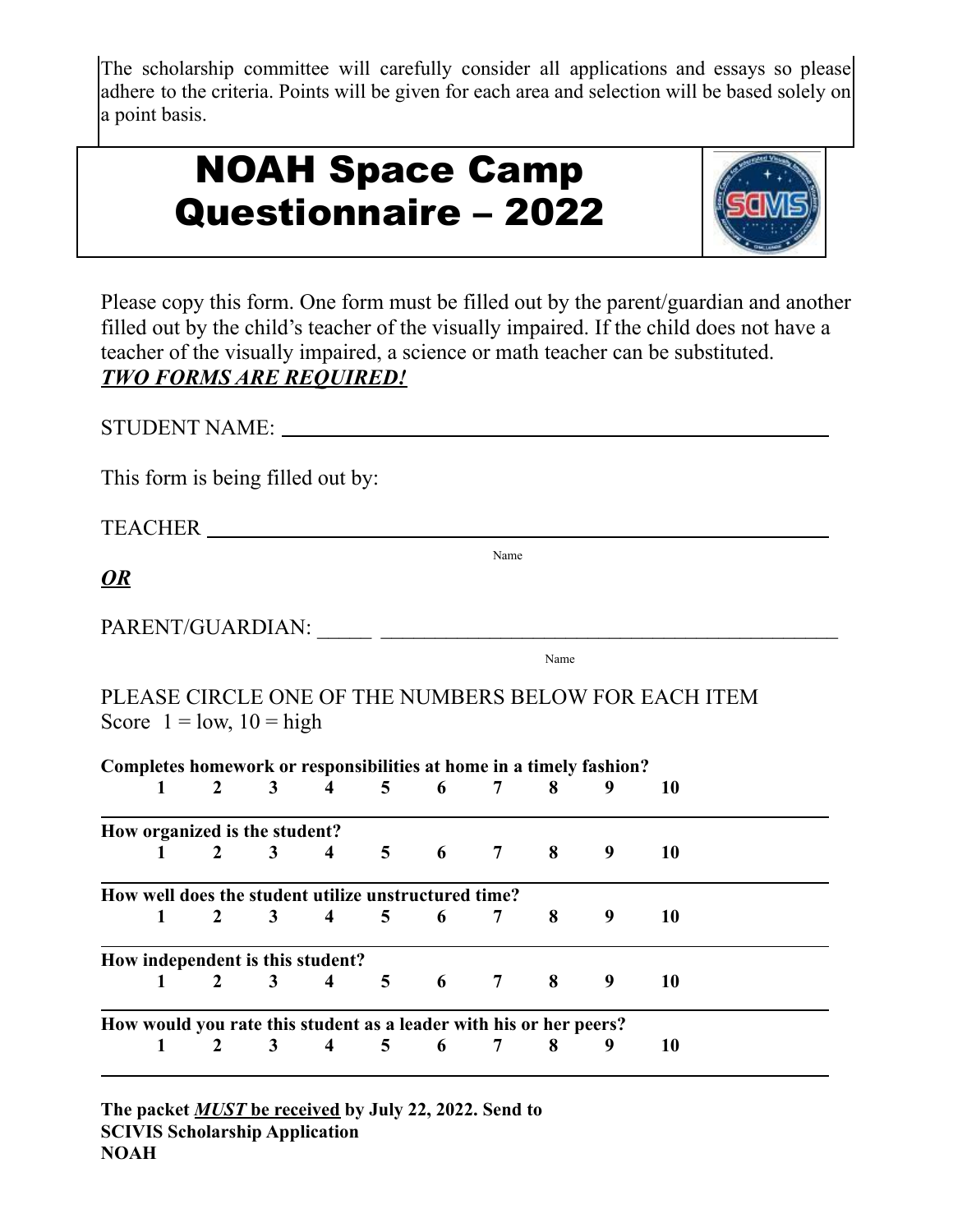## NOAH Space Camp Application – 2022



| EMAIL ADDRESS: North and the second state of the second state of the second state of the second state of the second state of the second state of the second state of the second state of the second state of the second state                                                                                                                                                             |  |      |
|-------------------------------------------------------------------------------------------------------------------------------------------------------------------------------------------------------------------------------------------------------------------------------------------------------------------------------------------------------------------------------------------|--|------|
|                                                                                                                                                                                                                                                                                                                                                                                           |  |      |
|                                                                                                                                                                                                                                                                                                                                                                                           |  |      |
| HAVE YOU PREVIOUSLY ATTENDED SPACE CAMP? PLEASE LIST YEARS AND PROGRAMS ATTENDED                                                                                                                                                                                                                                                                                                          |  |      |
|                                                                                                                                                                                                                                                                                                                                                                                           |  |      |
| NAME OF THE PERSON MOST DIRECTLY INVOLVED WITH YOUR VISION PROBLEM, (i.e. vision teacher,                                                                                                                                                                                                                                                                                                 |  |      |
| PLEASE LIST THE ABOVE PERSON'S ADDRESS AND PHONE NUMBER:                                                                                                                                                                                                                                                                                                                                  |  |      |
| REASON FOR VISUAL LOSS (Include eye condition and other pertinent information. Please be specific):                                                                                                                                                                                                                                                                                       |  |      |
|                                                                                                                                                                                                                                                                                                                                                                                           |  |      |
| VISUAL ACUITY: OD: ____________ OS: _________ OU: ________                                                                                                                                                                                                                                                                                                                                |  |      |
| OTHER HANDICAPPING CONDITIONS, (Please be specific, shunt, etc.):                                                                                                                                                                                                                                                                                                                         |  |      |
| Primary Reading Mode: BRAILLE: LARGE PRINT: REG. PRINT: TAPE:                                                                                                                                                                                                                                                                                                                             |  |      |
| Applying For: Camp: $\text{Academy:}\n\text{Academy:}\n\text{Acad} = \text{Adv. Acad.}\n\text{Acad} = \text{AC MACH 1:}\n\text{MACH 2:}\n\text{MACH III}\n\text{MACH III}\n\text{or Robotics}\n\text{grade 4-6}\n\text{grade 4-6} = \text{C.}\n\text{C.}\n\text{C.}\n\text{C.}\n\text{C.}\n\text{C.}\n\text{C.}\n\text{C.}\n\text{C.}\n\text{C.}\n\text{C.}\n\text{C.}\n\text{C.}\n\text$ |  |      |
| Parent or Guardian's Signature                                                                                                                                                                                                                                                                                                                                                            |  | Date |